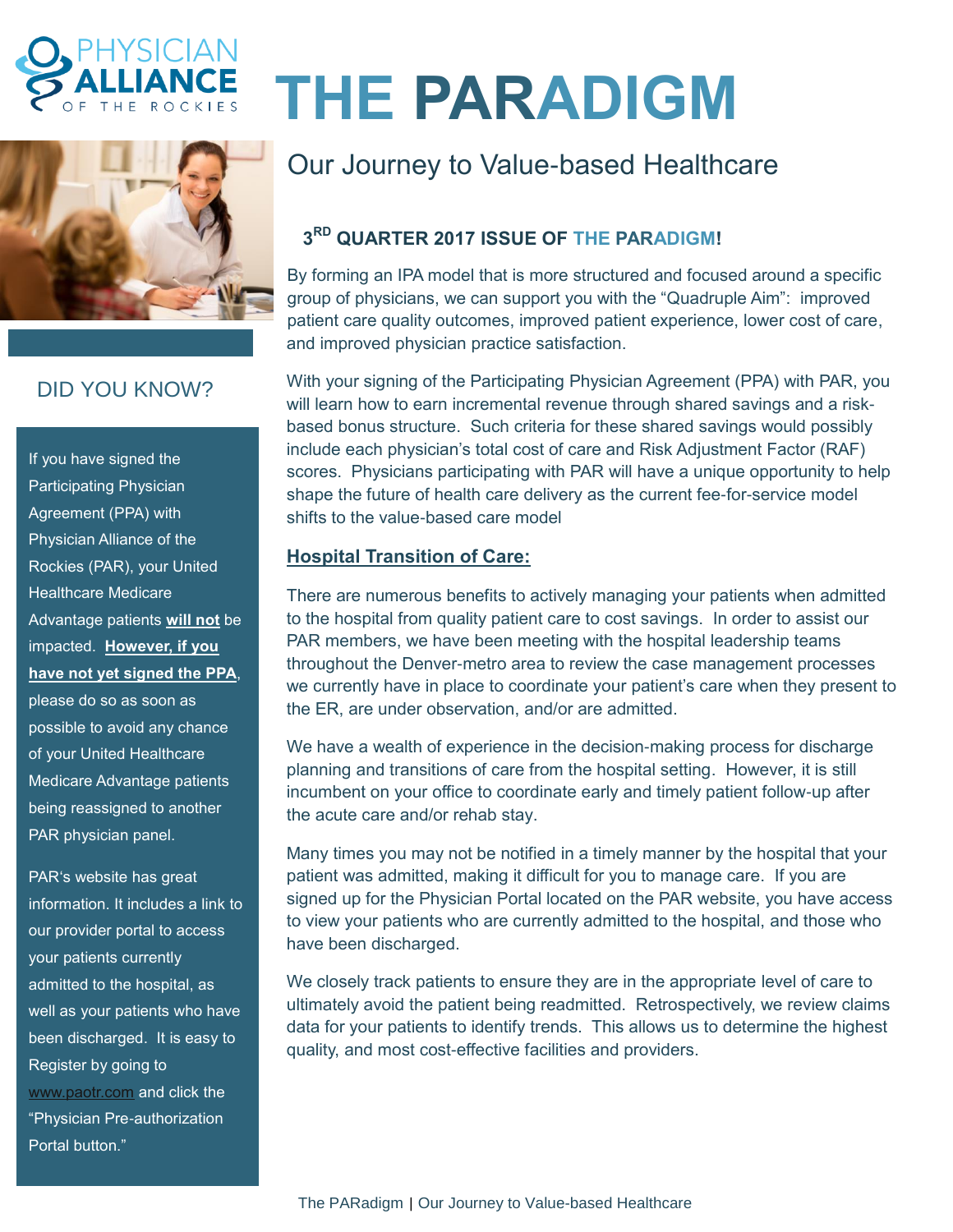#### **To Get Started to View Your Patients in the Hospital:**

*Simply log-in to the portal and click on "Cases". Then click on "Primary Care Physician's Neighborhood". On the right-hand side, under the "Alerts", you will see your list of patients currently admitted. If you want to see all your patients who have been discharged, click the "Show all" under the discharge section on the far right.*

#### **A Practical Algorithm for Shoulder Pain Complaints:**

The medical management department for PAR continues to receive requests for advanced imaging from providers without appropriate supporting documentation. Our goal is to help improve your patient's outcomes as well as reduce low-value imaging studies.

In this issue, we will review a practical algorithm for shoulder pain complaints. Unfortunately, many providers are requesting an MRI of the shoulder without any physical exam of the shoulder documented in the progress note.

As you can guess, all of these requests will be denied. We will closely review the note to understand the time course of the pain by reviewing the following:

- Whether there was an injury involved
- The nature of functional limitations on activity
- Any previous interventions that have been attempted to resolve the symptoms
- The physical exam

The exam should note active and passive range of motion, rotator cuff strength testing, and special testing to identify impingement and joint stability. As you can see from the attached algorithm, the overwhelming majority of acute and chronic shoulder pain patients should be initially managed with physical therapy, potential injection trial, and plain radiographs.

It is only the acute shoulder injury with findings of a likely full thickness rotator cuff tear that should go straight to MRI and the patient should have surgical repair within six weeks. Most patients with an acute injury can start with physical therapy for a few weeks and still have time to receive surgical care if they do not improve.

Thank you for your time and let us know if you have any questions or comments about the information provided.

Warm regards,

Scott Clemens, M.D. Glenn Kjosen, MBA Medical Director

Internal Medicine Vice President and Executive Director